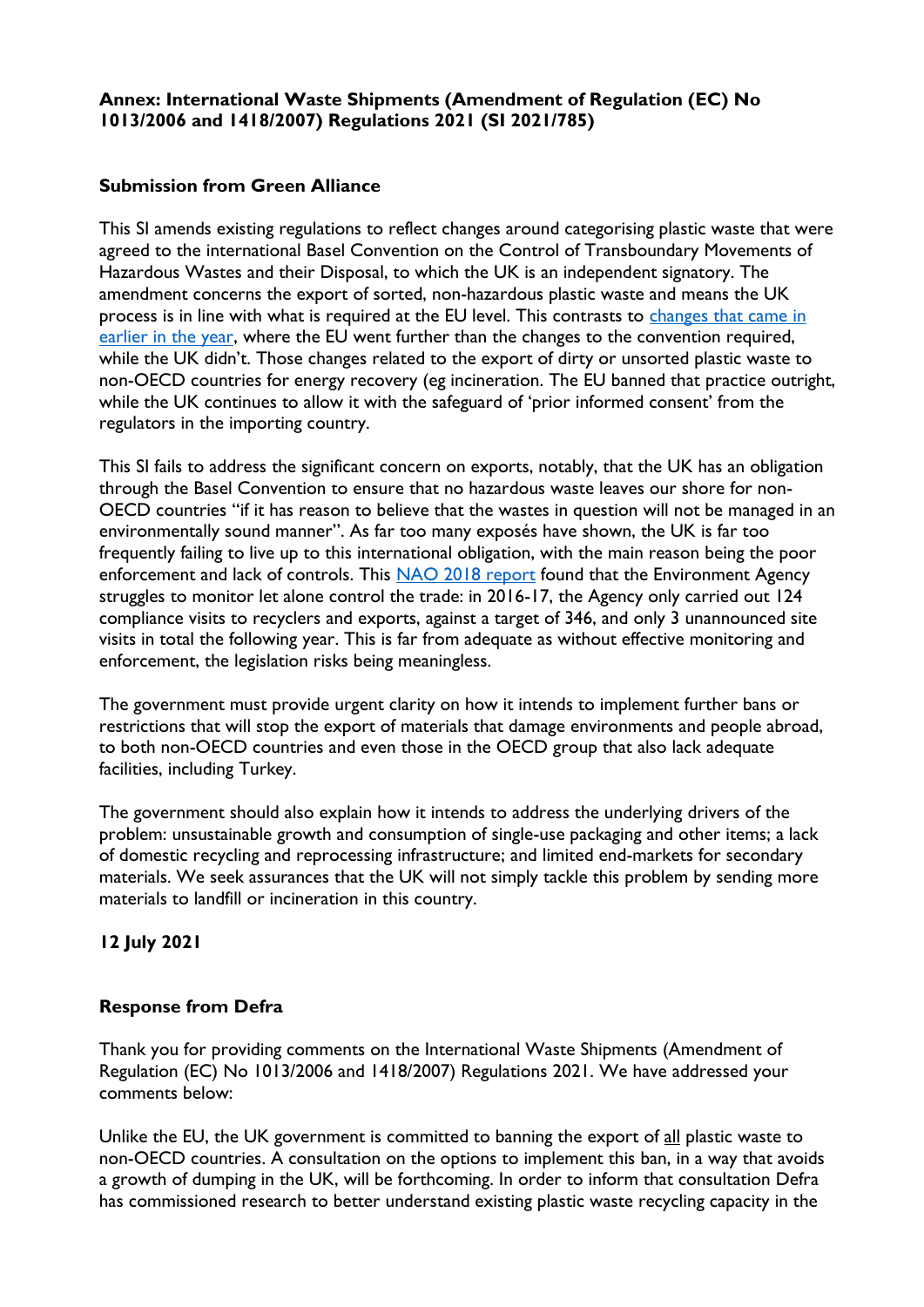UK and the OECD. In the meantime, this SI is required to address a gap in the legislation and reflect the waste import requirements of non-OECD countries.

### The SI (The International Waste Shipments (Amendment of Regulation (EC) No 1013/2006 and 1418/2007) Regulations 2021)

This SI amends the retained EU Regulation on the export of waste to Countries not within the Organisation for Economic Co-operation and Development (non-OECD countries). This is to reflect their import requirements in respect of a new category of non-hazardous plastic waste (B3011). In 2019, the Conference of the Parties to the Basel Convention agreed the new B3011 code for sorted, non-hazardous plastic waste. This new code came into force globally on 1 January 2021. The relevant retained EU Regulation 1418/2007 sets out the controls for exports of waste to non-OECD countries, however, the new B3011 code is not included in the retained version of Regulation 1418/2007 which is now part of domestic law. This SI will amend waste shipments legislation to reflect the import requirements of non-OECD countries for exports of this new category of non-hazardous plastic waste (B3011) and delete references to the predecessor category (B3010).

# Future UK work on plastic waste exports

The Government has committed to consulting on options to deliver a ban on plastic waste exports to non-OECD countries, and work is underway to make this happen. This ban will go further than the EU ban as it is not limited to just one category of plastic waste.

Defra has commissioned research to gain a better understanding of the plastic waste recycling capacity in the UK and OECD member countries and this research will be key to the development of policy options to implement the manifesto commitment. The Environment Bill will enable us to deliver on this commitment and we currently plan to consult before the end of 2022 on options to deliver the proposed ban. The Bill also allows us to introduce mandatory electronic tracking of waste to help tackle waste crime here in the UK and prevent illegal waste from being shipped abroad.

Please note that the statistics you have stated in your letter are now out of date. Each year the Environment Agency (EA) complete a compliance end of year report which provides details on the number of compliance monitoring visits. The latest report is: 'Compliance monitoring and enforcement activity 2020' information can be found on the Packaging producer responsibility [monitoring 2020](https://www.gov.uk/government/publications/packaging-producer-responsibility-monitoring-2020) page on gov.uk.

In summary,

- The EA have exceeded their targets overall and kept up the momentum of improving this regime.
- The EA have adapted our processes to address the implications of COVID by:
	- o introducing new remote auditing practices and processes; and,
	- o refocussing their efforts on higher risk areas of compliance monitoring (reprocessors and exporters)
- Over the year, the EA interventions have resulted in disrupting approximately 200,000 tonnes of waste, with an estimated packaging recycling note (PRN) value of £30 million, of what they regard illegitimate or fraudulent evidence.
- Through improvement of processes and closer working amongst teams, the EA have been able to act on non-compliance promptly.

In addition to their monitoring of accredited exporters of packaging waste the UK environmental regulators take a proactive, intelligence-led approach to checking compliance with the legislation on waste shipments, targeting exports which pose a high risk and intervening to stop illegal exports taking place. The Environment Agency mounts targeted inspections at UK ports working